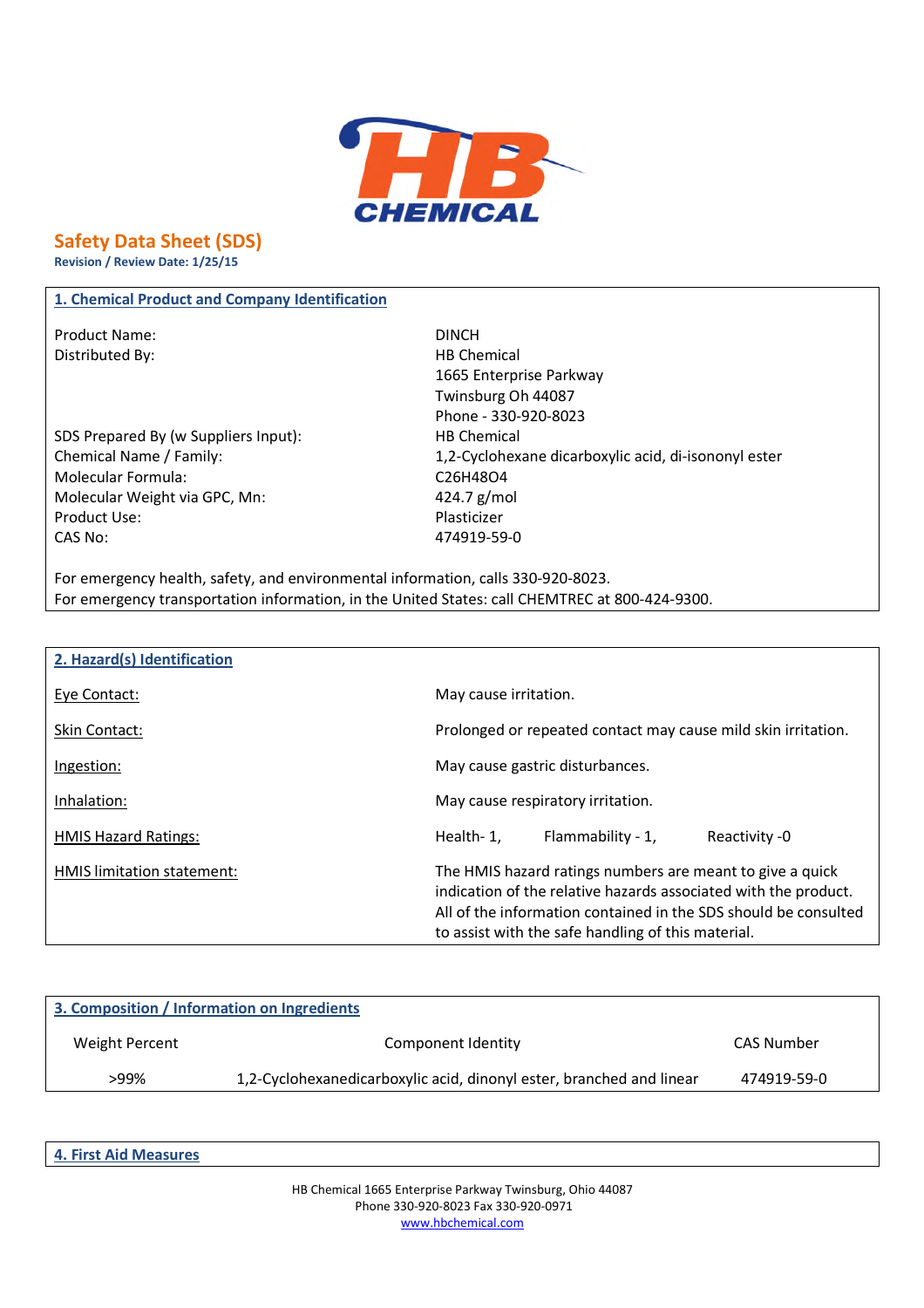| Inhalation: | Keep patient calm, remove to fresh air. If breathing difficulties<br>develop, aid in breathing and seek immediate medical<br>attention. |
|-------------|-----------------------------------------------------------------------------------------------------------------------------------------|
| Eyes:       | Wash affected eyes for at least 15 minutes under running water<br>with eyelids held open.                                               |
| Skin:       | Wash affected areas thoroughly with soap and water. If<br>irritation develops, seek medical attention.                                  |
| Ingestion:  | Rinse mouth immediately and then drink plenty of water, seek<br>medical attention.                                                      |

| <b>5. Fire-Fighting Measures</b>         |                                                                                                                                                                                                                                                                                       |
|------------------------------------------|---------------------------------------------------------------------------------------------------------------------------------------------------------------------------------------------------------------------------------------------------------------------------------------|
| Suitable Extinguishing Media:            | Carbon dioxide, dry powder, water spray, foam.                                                                                                                                                                                                                                        |
| <b>Special Fire Fighting Procedures:</b> | The product is combustible. Cool endangered containers with<br>water-spray. Firefighters should be equipped with self-<br>contained breathing apparatus and turn-out gear. Dispose of<br>fire debris and contaminated extinguishing water in accordance<br>with official regulations. |
| Unusual fire and explosion hazards:      | The product is combustible. Cool endangered containers with<br>water-spray.                                                                                                                                                                                                           |

| <b>6. Accidental Release Measures</b>          |                                                                                                                                                                                                                                                                                    |
|------------------------------------------------|------------------------------------------------------------------------------------------------------------------------------------------------------------------------------------------------------------------------------------------------------------------------------------|
| Steps to be taken in case material is spilled: | Handle in accordance with good industrial hygiene and safety<br>practice. For small amounts: Spills should be contained,<br>solidified, and placed in suitable containers for disposal. For<br>large amounts: Pump off product. Wear appropriate personal<br>protective equipment. |
| Environmental Disposal Information:            | Discharge into the environment must be avoided.                                                                                                                                                                                                                                    |
| Waste Disposal:                                | Reclaim or dispose of in accordance with local, state, and<br>federal regulations.                                                                                                                                                                                                 |

| Ensure thorough ventilation of stores and work areas.                                                 |
|-------------------------------------------------------------------------------------------------------|
| Containers should be stored tightly sealed in a dry place.<br>Segregate from strong oxidizing agents. |
|                                                                                                       |

**8. Exposure Controls / Personal Protection**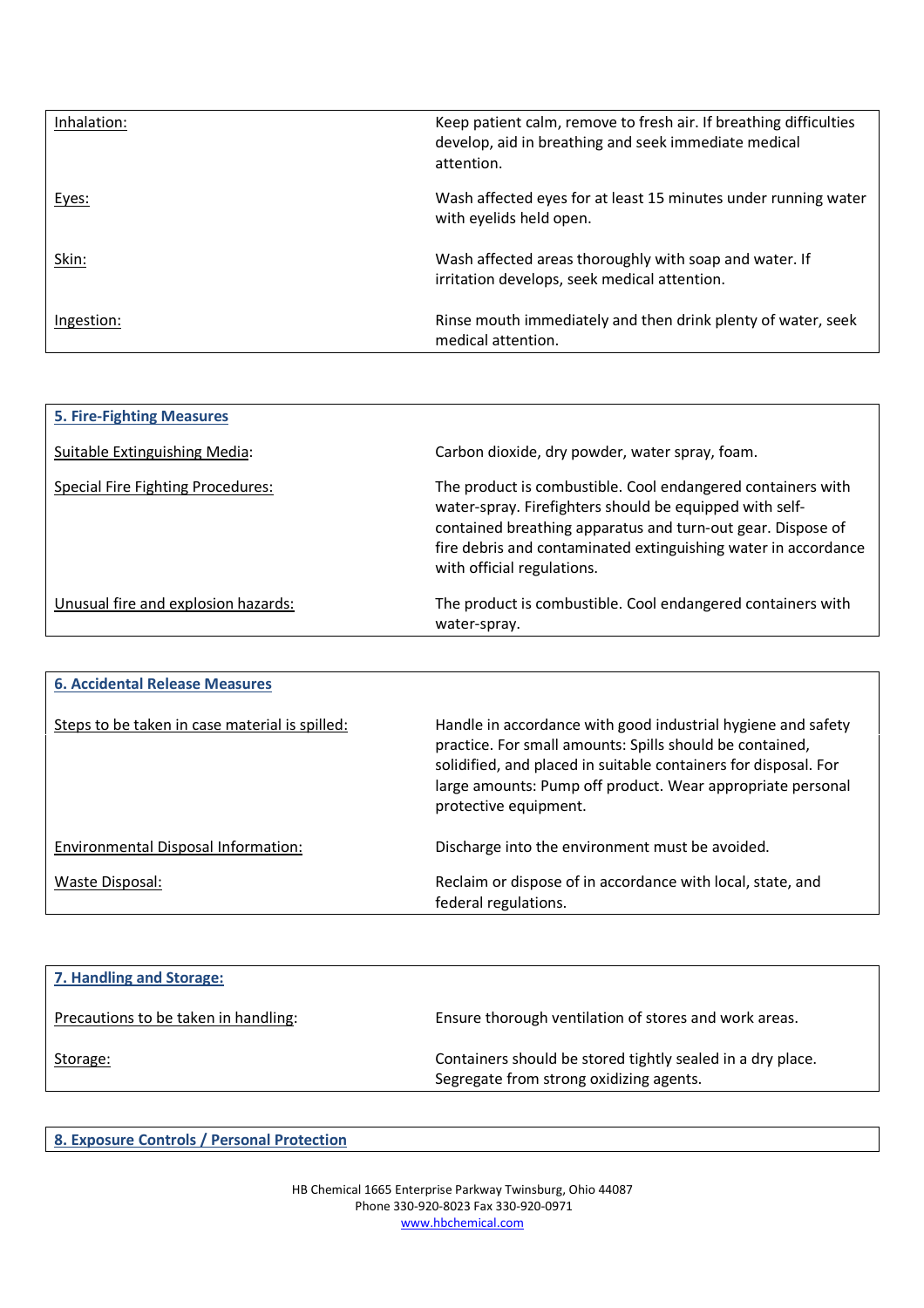| <b>Respiratory Protection:</b> | Wear a NIOSH-certified (or equivalent) organic vapor respirator.<br>Avoid inhalation of mists/vapors.                                                   |
|--------------------------------|---------------------------------------------------------------------------------------------------------------------------------------------------------|
| Hand protection:               | Wear chemical resistant protective gloves.                                                                                                              |
| Eye Protection:                | Wear safety glasses with side-shields.                                                                                                                  |
| Skin and Body Protection:      | Wear impervious clothing.                                                                                                                               |
| <b>Other Precautions:</b>      | Handle in accordance with good industrial hygiene and safety<br>practice. Avoid inhalation of mists. Avoid contact with the skin,<br>eyes and clothing. |
| Decontamination Facilities:    | Eye bath, washing facilities (sinks / showers).                                                                                                         |

| 9. Physical and Chemical Properties                |                             |
|----------------------------------------------------|-----------------------------|
| Physical Form:                                     | Liquid                      |
| Appearance & Odor:                                 | colorless/slight odor- Mild |
| <b>Specific Gravity:</b>                           | $0.942 - 0.952$ @ 25°C      |
| Solubility in Water:                               | < 0.02 mg/l, soluble        |
| Flash Point, TAG CC F:                             | 224°C                       |
| Refractive index:                                  | 1.4622                      |
| Self-ignition temperature:                         | 20 °C                       |
| Viscosity, dynamic:                                | 44 - 60 mPa.s               |
| Partitioning coefficient noctanol/water (log Pow): | 10                          |
| Vapor Pressure (mm Hg):                            | $< 0.000001$ hPa            |
| Vapor Density (Air ~ I):                           | $0.944 - 0.954g/cm3$        |
| Boiling Point (°F) Initial:                        | 394 °C                      |
| Auto ignition Temperature, <sup>o</sup> C:         | 330 °C                      |

| <b>10. Stability and Reactivity</b>   |                                                                                 |
|---------------------------------------|---------------------------------------------------------------------------------|
| Stability:                            | This product is stable under normal conditions.                                 |
| Incompatibility (Materials to Avoid): | Material reacts with strong oxidizing agents.                                   |
| Conditions to Avoid:                  | Avoid all sources of ignition: heat, sparks, open flame. Avoid<br>extreme heat. |
| Hazardous Polymerization:             | Hazardous polymerization will not occur.                                        |

HB Chemical 1665 Enterprise Parkway Twinsburg, Ohio 44087 Phone 330-920-8023 Fax 330-920-0971 www.hbchemical.com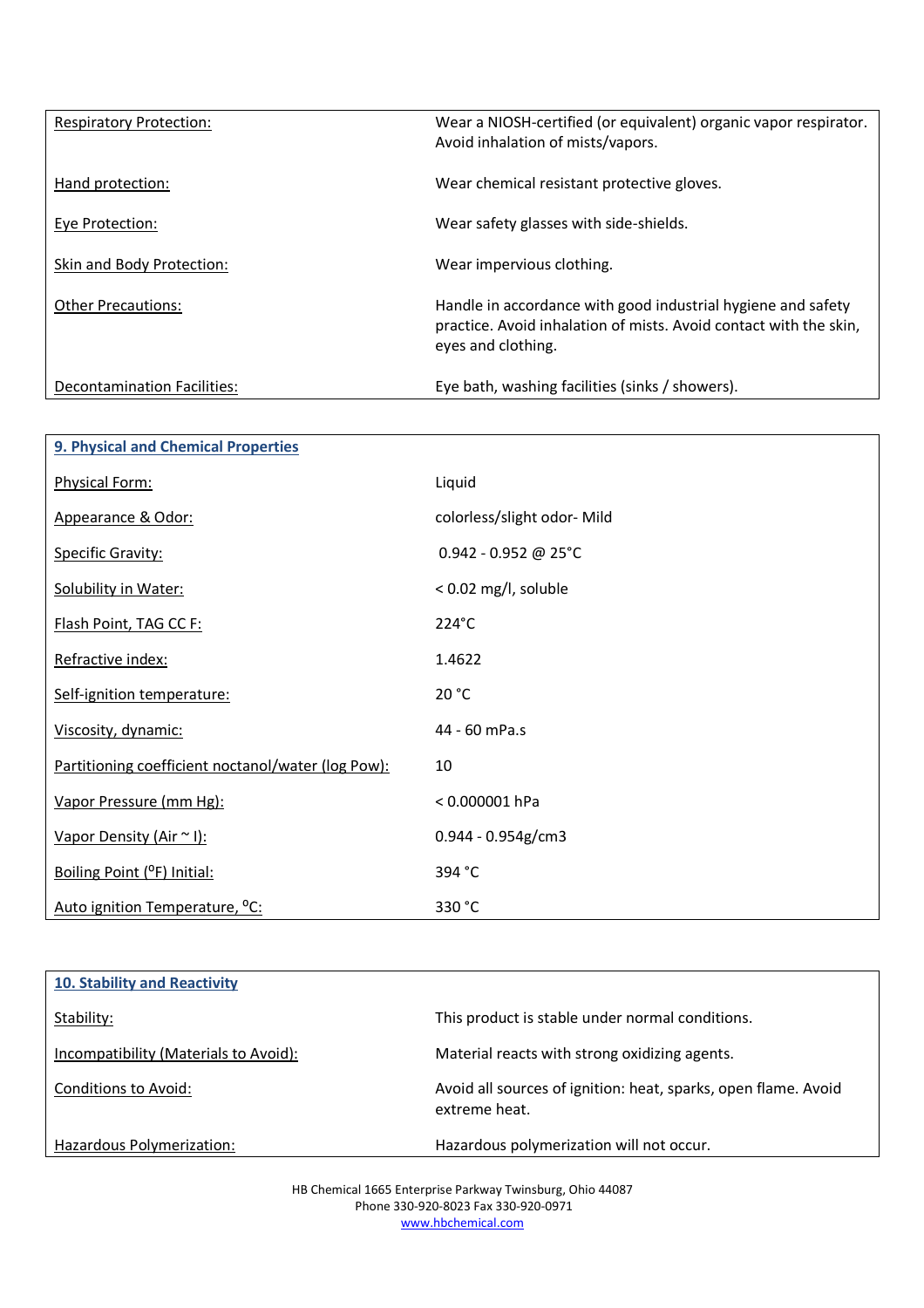|  | Thermal decomposition: |
|--|------------------------|
|  |                        |

When exposed to high temperatures over a long period of time, formation of outgassing flammable decomposition products may occur.

| <b>11. Toxicological Information</b>                                                       |                                                                                                                                                                               |  |
|--------------------------------------------------------------------------------------------|-------------------------------------------------------------------------------------------------------------------------------------------------------------------------------|--|
| This material is not listed as a carcinogen or potential carcinogen by NTP, IARC, or OSHA. |                                                                                                                                                                               |  |
| Oral:                                                                                      | LD50, Species: rat, Value: > 5,000 mg/kg (OECD Guideline 423)                                                                                                                 |  |
| Dermal:                                                                                    | LD50, Species: rat, Value: > 2,000 mg/kg (OECD Guideline 402)                                                                                                                 |  |
| Assessment of STOT single:                                                                 | Based on the available information there is no specific target<br>organ toxicity to be expected after a single exposure.                                                      |  |
| Irritation / corrosion:                                                                    | May cause slight irritation to the skin. Not irritating to the eyes.                                                                                                          |  |
| Skin:                                                                                      | Species:rabbit, Result:non-irritant, Method: OECD Guideline 404                                                                                                               |  |
| Eye:                                                                                       | Species: rabbit, Result:non-irritant, Method: OECD Guideline 405                                                                                                              |  |
| <b>Assessment of sensitization:</b>                                                        | Skin sensitizing effects were not observed in animal studies.<br>Guinea pig maximization test, Species: guinea pig, Result: Non-<br>sensitizing., Method: OECD Guideline 406. |  |
| Assessment of acute toxicity:                                                              | Virtually nontoxic after a single ingestion. Virtually nontoxic<br>after a single skin contact.                                                                               |  |
| Repeated dose toxicity:                                                                    | Effects on the kidney of male rats were detected after repeated<br>exposure. These effects are specific for the male rat and are<br>known to be of no relevance to humans.    |  |
| Assessment of mutagenicity:                                                                | No mutagenic effect was found in various tests with bacteria,<br>microorganism and mammalian cell culture. The substance was<br>not mutagenic in studies with mammals.        |  |
| Carcinogenicity:                                                                           | In long-term animal studies in which the substance was given in<br>high concentrations by feed, a carcinogenic effect was not<br>observed.                                    |  |
| Reproductive toxicity:                                                                     | The results of animal studies gave no indication of a fertility<br>impairing effect.                                                                                          |  |
| Teratogenicity:                                                                            | No indications of a developmental toxic / teratogenic effect<br>were seen in animal studies.                                                                                  |  |

## **12. Ecological Information**

This material has not been evaluated for environmental effects.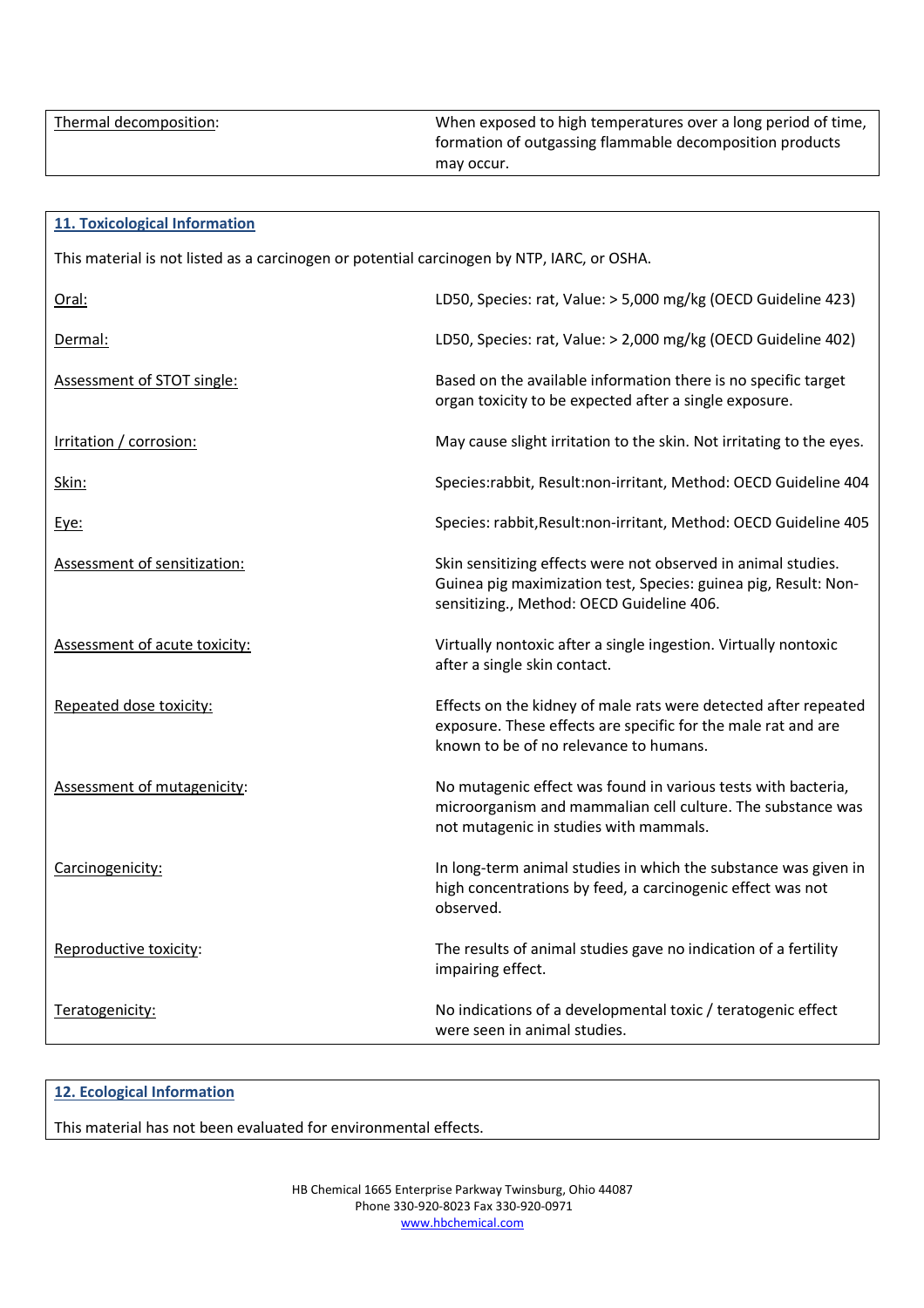| Aquatic toxicity:                                | There is a high probability that the product is not acutely<br>harmful to aquatic organisms. The inhibition of the degradation<br>activity of activated sludge is not anticipated when introduced<br>to biological treatment plants in appropriate low<br>concentrations.                                                             |
|--------------------------------------------------|---------------------------------------------------------------------------------------------------------------------------------------------------------------------------------------------------------------------------------------------------------------------------------------------------------------------------------------|
| Toxicity to fish:                                | LC50 (96 h) > 100 mg/l, Brachydanio rerio (OECD 203; ISO 7346;<br>84/449/EEC, C.1, static) Tested above maximum solubility. The<br>details of the toxic effect relate to the nominal concentration.                                                                                                                                   |
| Aquatic invertebrates:                           | EC50 (48 h) > 100 mg/l, Daphnia magna (OECD Guideline 202,<br>part 1, static) The details of the toxic effect relate to the<br>nominal concentration. The product has low solubility in the<br>test medium. An eluate has been tested.                                                                                                |
| Aquatic plants:                                  | EC50 (72 h) > 100 mg/l (growth rate), Scenedesmus subspicatus<br>(OECD Guideline 201, static) The details of the toxic effect relate<br>to the nominal concentration. The product has low solubility in<br>the test medium. An eluate has been tested.                                                                                |
| Chronic toxicity to aquatic invertebrates:       | No observed effect concentration (21 d) $> = 0.021$ mg/l, Daphnia<br>magna (OECD Guideline 211, semistatic) The product has low<br>solubility in the test medium. An aqueous solution prepared<br>with solubilizers has been tested. Limit concentration test only<br>(LIMIT test).                                                   |
| Toxicity to soil dwelling organisms:             | LC50 (14 d) > 1,000 mg/kg, Eisenia foetida (OECD Guideline 207,<br>artificial soil) The details of the toxic effect relate to the nominal<br>concentration.                                                                                                                                                                           |
| Toxicity to terrestrial plants:                  | No observed effect concentration (20 d) > 1.000 mg/kg, Avena<br>sativa (OECD Guideline 208). No observed effect concentration<br>(21 d) > 1.000 mg/kg, Brassica napus (OECD Guideline 208). No<br>observed effect concentration (21 d) > 1.000 mg/kg, Vicia sativa<br>(OECD Guideline 208).                                           |
| Toxicity to microorganisms:                      | DIN EN ISO 8192-OECD 209-88/302/EEC, P. C aquatic aerobic<br>bacteria from a domestic water treatment plant/EC20 (180<br>$min$ : > 1,000 mg/l.                                                                                                                                                                                        |
| Assessment biodegradation and elimination (H2O): | Biodegradable. Not readily biodegradable (by OECD criteria).                                                                                                                                                                                                                                                                          |
| <b>Elimination information:</b>                  | 90 - 100 % CO2 formation relative to the theoretical value (60 d)<br>(OECD 301B; ISO 9439; 92/69/EEC, C.4-C) (aerobic, activated<br>sludge, domestic, non-adapted). 70 - 80 % CO2 formation<br>relative to the theoretical value (28 d) (OECD 301B; ISO 9439;<br>92/69/EEC, C.4-C) (aerobic, activated sludge, domestic,<br>adapted). |
| <b>Bioconcentration factor:</b>                  | 189 (30 d), Brachydanio rerio (OECD Guideline 305 E)<br>Accumulation in organisms is not to be expected.                                                                                                                                                                                                                              |